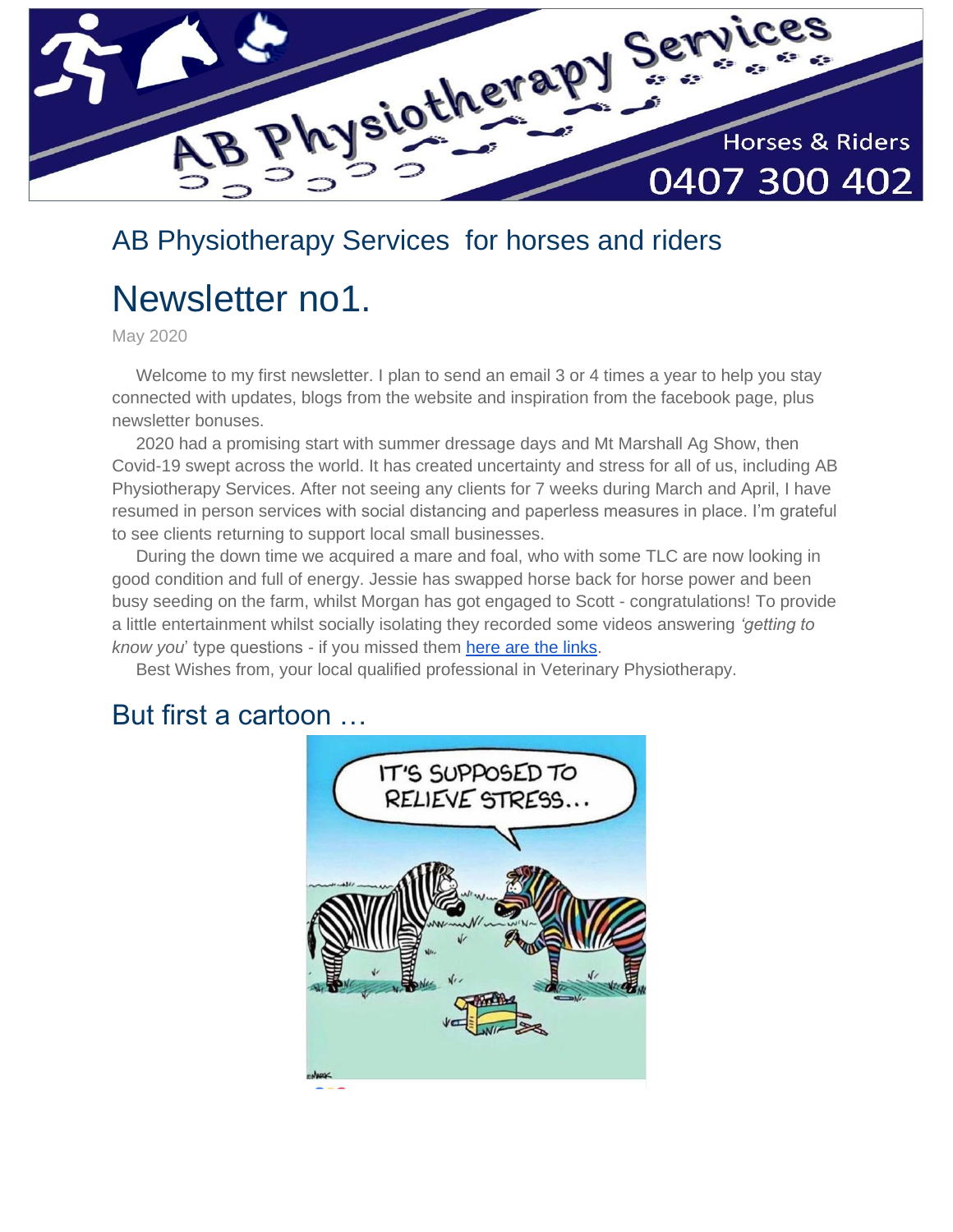## Physiotherapists and Covid-19.

 Did you know that Physiotherapists have training in respiratory care which makes them essential personnel for helping people recover from Covid-19? Many people are unaware that the diaphragm is a muscle and that the joints between ribs and the mid-back, and the health of the lungs can play off one another affecting your ability to breathe easily, restricting you from moving freely, performing daily activities and exercise.

 Our bachelor of science training gives us an understanding beyond just the musculoskeletal system to help see how other body systems (respiratory, digestive…) and psychology can impact the whole person (or horse) and their recovery. Having a BSc Physiotherapy as well as a MSc Veterinary Physiotherapy I can perform a thorough assessment of all aspects of equine management. From this we can work out an individualized rehabilitation plan to help you and your horse be happy athletes.



 Swap expectations for appreciation. Expectations are about what isn't there, this can lead to a negative mindset; appreciation is about recognising what is there. This applies to training and competing with our horses, but also to our lives in general. When you pause to think about it we have a lot we can appreciate or be grateful for. #appreciation #positivemindset Follow [AB Physiotherapy Services on facebook.](https://www.facebook.com/ABPhysiotherapyServicesforanimals/)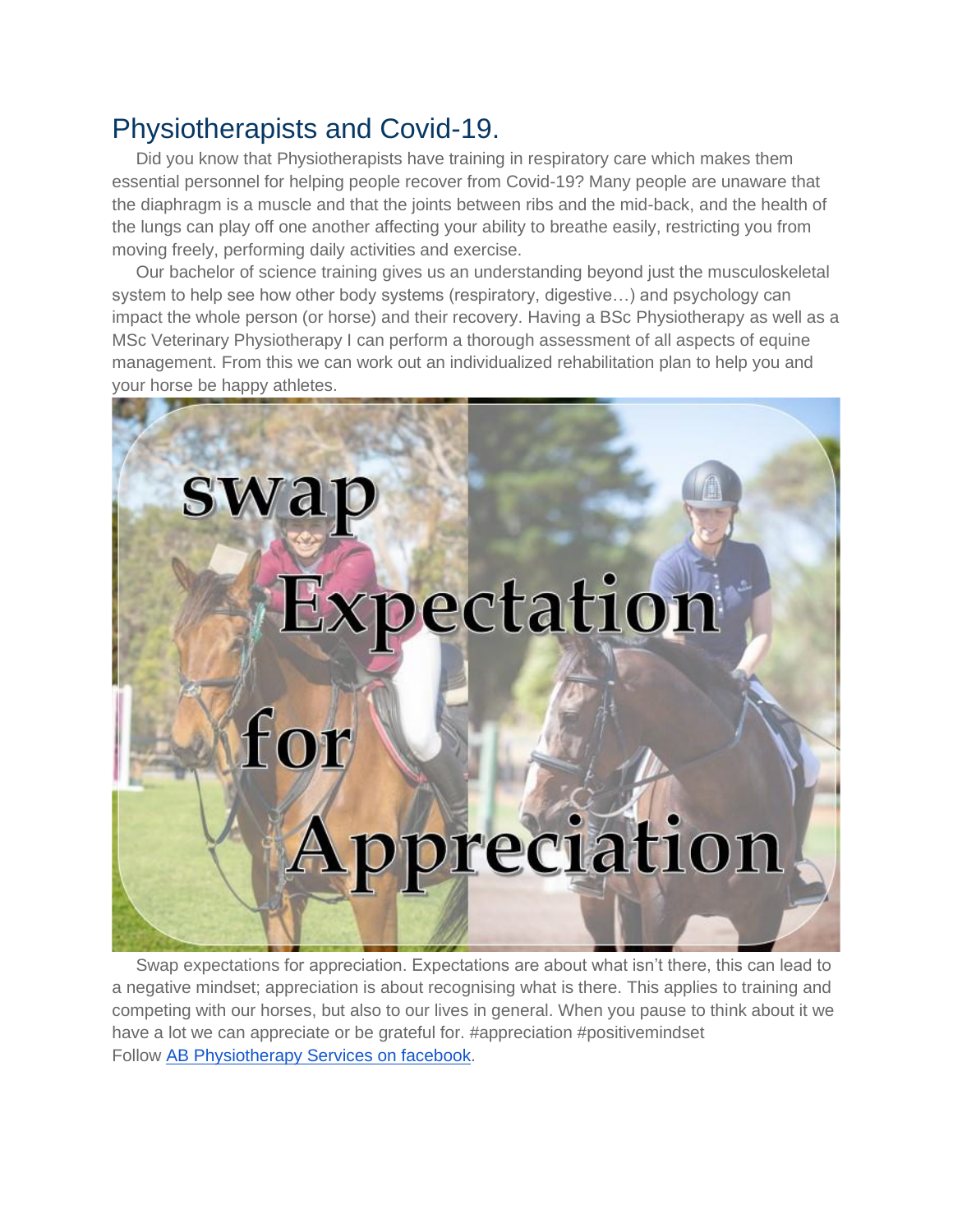#### Why a quick fix won't work

 The concept of a quick fix fails to take into account the normal healing time frames of tissues. There are many therapies and techniques that can relieve pain, … temporarily. A quick fix assumes you just want to get rid of pain now.

 To recover well we need optimal input that progressively stimulates the tissues over the course of healing.

 Not seeing through a course of rehabilitation is doing you and your horse a dis-service, it wastes time and money with cycles of repeating the first few stages of recovery, rather than reaching your goal of harmonious performance. A quick fix is fast, but it won't take you very far. Read the whole blog post here: [Why a quick fix won't work](https://www.abphysio4horseandrider.com/post/why-a-quick-fix-won-t-work) (3min read)



Time

#### Loyalty Reward Program

 Most musculoskeletal issues require a course of treatment to desensitise the irritated tissues, correct poor movement habits, build strength and resilience, return to full function and prevent recurrence. Please read my blog ['Why a quick fix won't work'](https://www.abphysio4horseandrider.com/post/why-a-quick-fix-won-t-work) to learn more about tissue healing time frames and avoid making common mistakes in recovering from injury.

 To say high five in recognition of you committing to making a lasting change I will give you \$5 off your  $4<sup>th</sup>$ ,  $5<sup>th</sup>$ ,  $6<sup>th</sup>$  (and ongoing) appointments in a calendar year. So that's your  $4<sup>th</sup>$ ,  $5<sup>th</sup>$ ,  $6<sup>th</sup>$  ... follow-up consults for \$80.00 each, instead of \$85.00 each.

### The road is long …

 The road is long, many hours in many years of thoughtful and enjoyable work together will turn a duckling into a swan. Correct basics don't look fancy or impressive. If you see a dramatic change in a session, most likely it either is not dramatic and you just haven't seen all the preceding work, or they are faking it and what you are seeing is not sustainable… Continue reading: [Correct basics don't look fancy or impressive](https://www.abphysio4horseandrider.com/post/abracadabra-correct-basics-don-t-look-fancy-or-impressive) (3min read)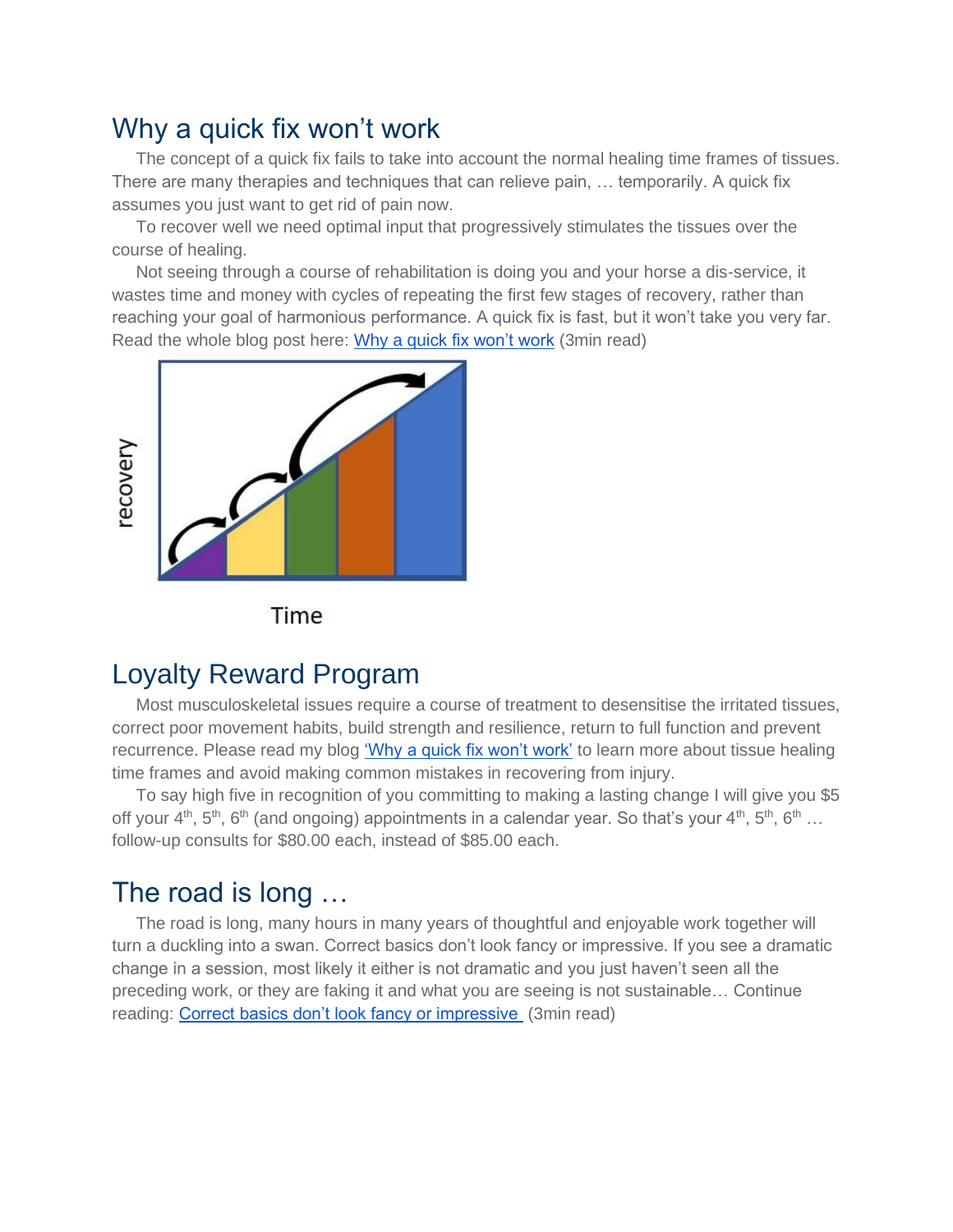

Enjoy every magical moment of the journey with your horse.

#### Newsletter Bonus

 My free bonus for you this newsletter is a little exercise that helps *Reset your brain*, *Focus your mind, Unclench your muscle*s, and *Relieve stress and tension* throughout the body.

 Humming stretches your diaphragm (remember it's a muscle), when we are anxious we tend to take quicker shallower breaths. This means our diaphragm doesn't get a good stretch, and can pull on our ribs and abdominals, which can pull on other structures and tighten up our whole back, shoulders and neck.

 Sitting relaxed, breathing in and out through your nose, with your tongue on the roof of your mouth, just behind your top teeth. As you breath out hum, a long slow hum, make the sound last as long as you can, as you do this let your chin drop down towards your chest, reach your fingertips out to your knees (or lower legs) and let your body comfortably fold forward.



 At the end of your hum, pause for a few seconds, … then push through the ball of your foot and breath in to return to upright. Allow yourself a normal breath out and in, then on the breath out hum, chin tuck and reach, see if you can go a little bit further, really round and stretch the back of your body. Breath in, push through your feet to return to the middle.